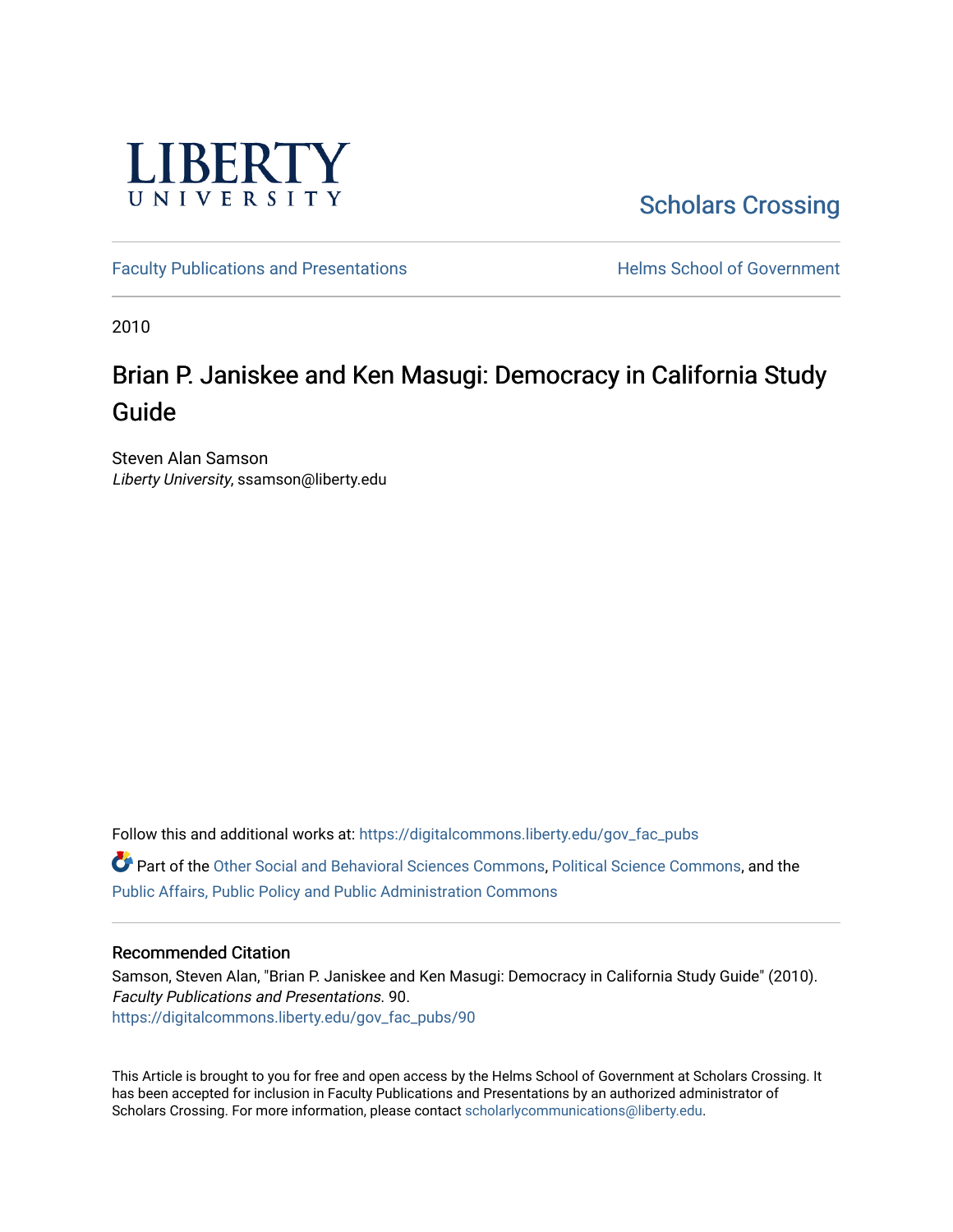## **BRIAN P. JANISKEE AND KEN MASUGI: DEMOCRACY IN CALIFORNIA STUDY GUIDE (Spring 2004) Steven Alan Samson**

## **PREFACE**

## **Study Questions**

1. Identify some of the chief characteristics of California. What factors account for its independent political character? Identify some of the American character traits as described by Alexis de Tocqueville.

### **Review**

distinguishing characteristics of California

## **INTRODUCTION**

## **Study Questions**

- 1. Discuss the character traits ascribed to Americans by **Alexis de Tocqueville**
	- a. apolitical: indifference to politics because private life is "so filled with desires and work"
	- b. obsession with wealth: love of money
	- c. craving for novelty
	- d. an individualism that becomes more dependent on governmental authority
	- e. a jealous passion for equality that "brings the weak to want to draw the strong to their level"
	- f. a rich network of voluntary associations
	- g. vital role of religion in shaping the American character

## **Review**

Tocqueville on American traits

## **CHAPTER ONE: FROM TRIBES TO ONE COMMON CITIZENRY: CALIFORNIA'S DIVERSITY**

## **Study Questions**

1. In the 1830s when Tocqueville wrote Democracy in America, what was the "West" to which he referred? What were some of its characteristics? What did later reformers seek to root out? Distinguish the different ways each of the following developed: the Central Valley, Los Angeles, and San Francisco. What is distinctive about California's agricultural economy? (1-3)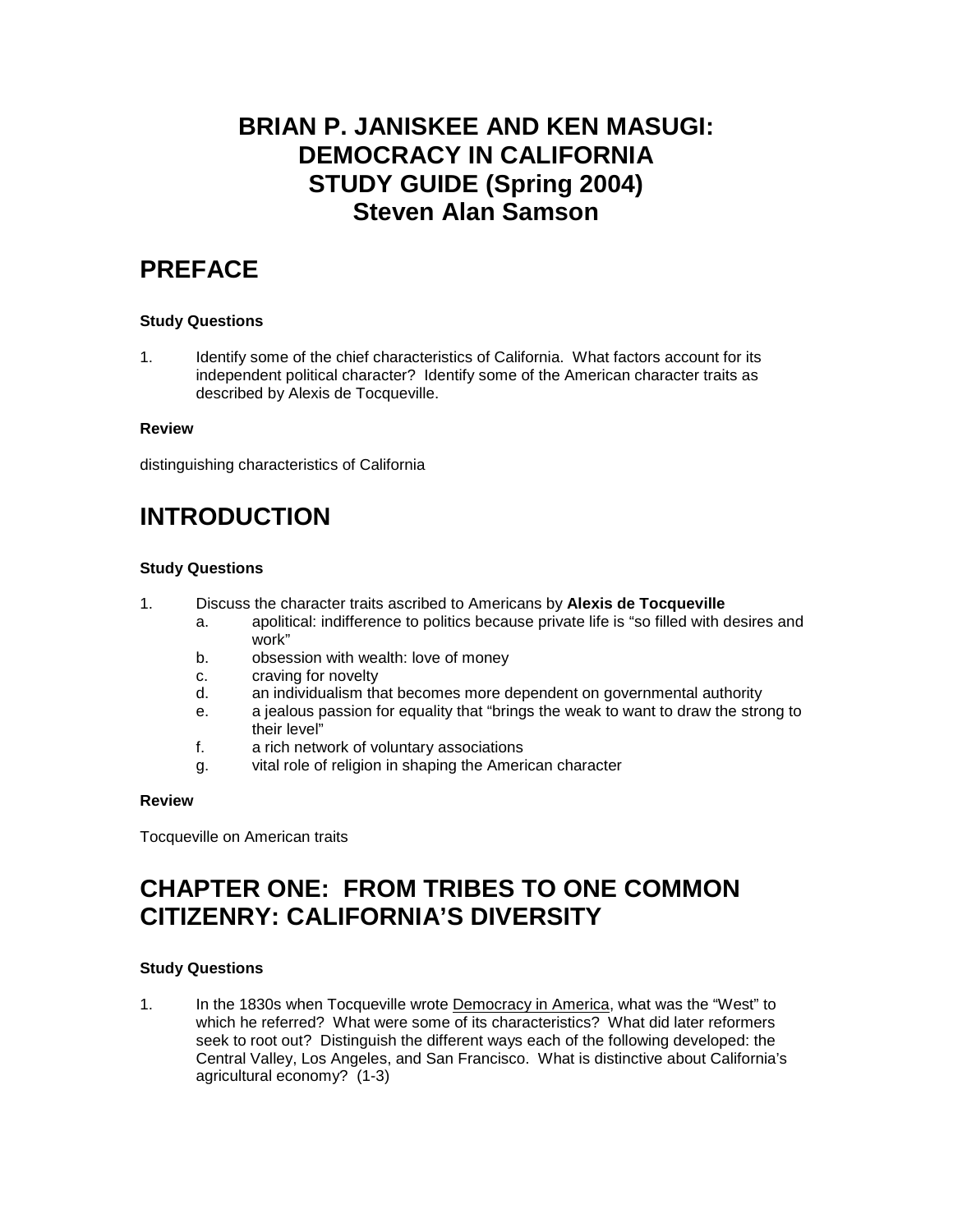- 2. How was the United States unified? In Federalist, no. 10, what did James Madison find as a basis for "prepolitical unity"? What do the authors contend was needed for full political unity? [It converted the United States into a "nation-state"]. What leads human beings to become citizens? According to Aristotle, what does the unity of a nation rest on? (3-5)
- 3. What does California constitutional history show with regard to a politics based on the satisfaction of passions – in the "mounting tensions between majoritarian impulse [will] and genuine deliberation"? What made the California Gold Rush so significant? What did the Compromise of 1850 accomplish? Compare and contrast the California Constitutions of 1849 and 1879. How did the first reflect the values of the American Constitution? Summarize James Madison's argument in Federalist, no. 10? (5-7)
- 4. Identify some of the new circumstances following the Civil War that led to the 1879 constitution? What were some of its objectives? How did it reflect the views of such organizations as the Workingmen's Party [which was founded by Denis Kearney, an Irish immigrant who later promoted national Chinese exclusion laws]? Who were the Big Four? How are similar questions about ethnic division and Americanization reflected in today's **politics of identity**, as noted by Peter Skerry and others who write about the politics of identify [what Erik von Kuehnelt-Leddihn called identitarianism]? What view about multiculturalism is taken by Richard Rodriguez? What did Tocqueville mean by **tyranny of the majority**? (7-12)

## **Review**

accomplishments of the Compromise of 1850 California Gold Rush tyranny of the majority constitution of 1879 Peter Skerry on ethnic-focused public policy politics of identity as anti-politics

California's agricultural economy what California constitutional history shows Madison's argument in Federalist, no. 10

## **CHAPTER TWO: CONSTITUTIONAL GOVERNMENT IN CALIFORNIA: THE EVOLUTION OF A PROGRESSIVE STATE**

## **Study Questions**

- 1. Discuss what Tocqueville meant by saying: "I think that in the democratic centuries that are going to open up, individual independence and local liberties will always be the product of art. Centralization will be the natural government." (17)
- 2. How did the Progressive reform movement propose to change fundamental American political practices? Whence did it draw its principles? What does its presuppose about the will of the people? What did the Progressivism of John Dewey stand for (as opposed to the earlier **natural rights** basis of American politics)? Practically, where did Progressive principles lead? Compare and contrast the machine politics of *Plunkitt of Tammany Hall* with the politics of the Progressive administrative state. (17-18)

NOTE: The first approach to city politics, associated with political machines, has been characterized by **Edward Banfield** and **James Q. Wilson** as the **immigrant ethos**, a conception of people who identify with the ward or neighborhood and who seek material benefits from politics. The second approach they style the **Yankee ethos**, also known as the **middle class ethos**, which "favors what the municipal reform movement has always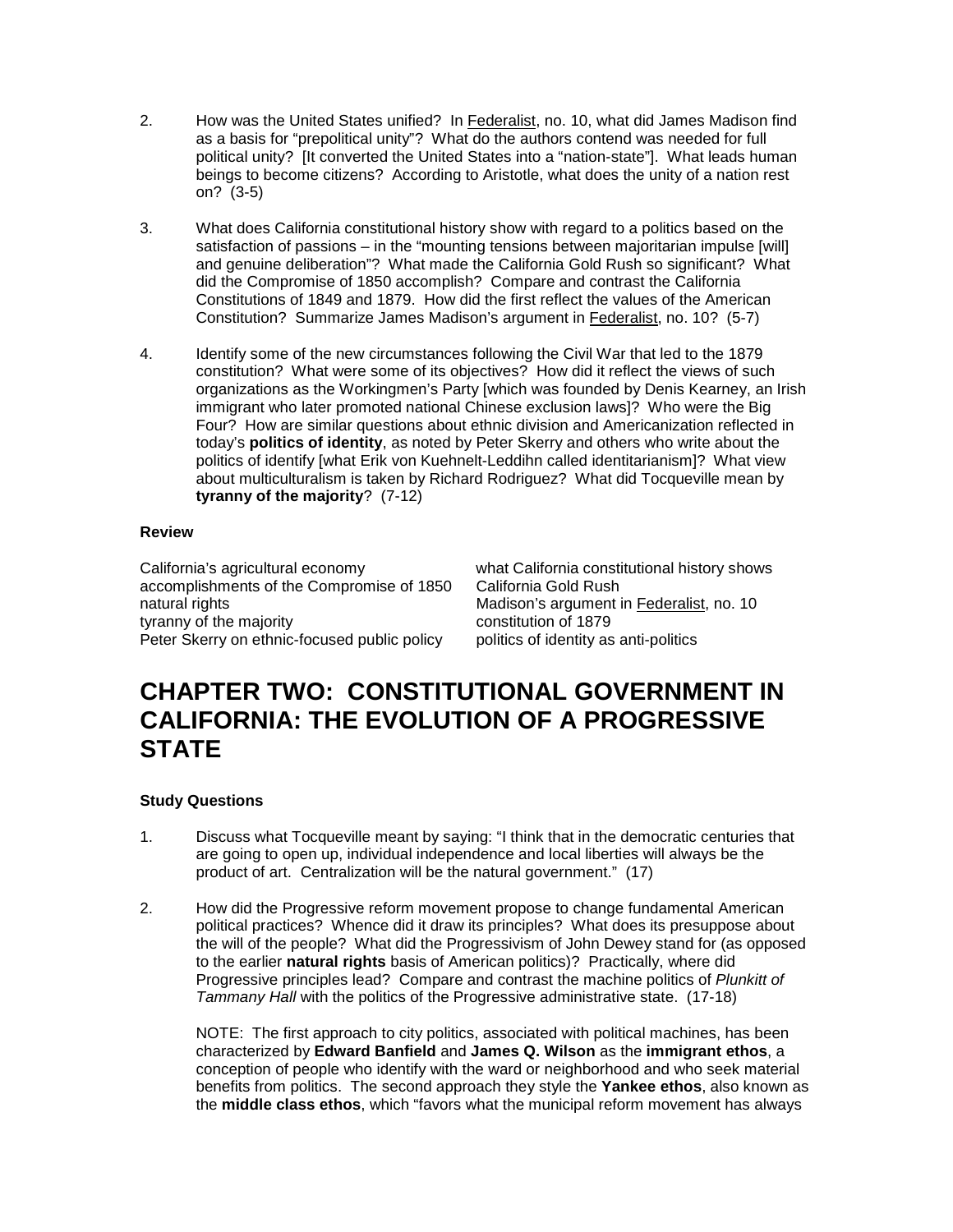defined as 'good government' – namely efficiency, impartiality, honesty, planning, strong executives, no favoritism, model legal codes, and strict enforcement of laws against gambling and vice." The first is "private-regarding;" the second is "public-regarding." But this cultural model does not completely square either with Tocqueville's individualism or with the authors' critique of Progressivism. But these views may be reconciled. Sidney Milkis suggests that the federal civil service was effectively converted into a Progressive (now "liberal") "public-regarding" reform machine (or administrative state) during the New Deal. Robert Nisbet, Robert Heineman, and Paul Gottfried, among others, have made similar observations that would support the authors' and Tocqueville's point about the centralization of government. This shift of political initiative to inside the Beltway confirms Tocqueville's diagnosis.

- 3. How was Progressivism manifested in foreign policy? In California politics? How is contemporary liberalism connected with Progressivism? What was Progressivism's political program in California? Who were the "goo-goos?" Frank Norris's *The Octopus* was a muckraking-style novel about the California railroads. Who was **Hiram Johnson** and what reforms did he help accomplish? Who were the principal accomplishments of **Earl Warren**? What made Herbert Hoover the very model of a Progressive antipolitician? How do the authors connect the Constitution of 1879 with radical movements such as **Upton Sinclair**'s EPIC and the Townsend Plan? (18-21)
- 4. How is the legacy of Progressivism evident in California's constitution today? What are some of the more radical reforms that have been proposed? What is the effect of weakening the political party system? What are some of the fruits of "the rabid antigovernment fervor of the early nineties?" (21-23)

### **Review**

Tocqueville on liberty vs. centralization characteristic beliefs of the Progressives John Dewey **George Washington Plunkitt** administrative state and distribution of the consumer of the ministrative state and the ministrative state on the ministrative state ministrative state and the ministrative or the mi Initiative, referendum, recall<br>nonpartisanship nonpartisanship women's suffrage Earl Warren weakening of the party system

Upton Sinclair

# **CHAPTER THREE: PUBLIC OPINION AND THE MEDIA**

## **Study Questions**

- 1. What are the conditions for a healthy republic? Identify the major segments of public opinion. How does the salience (perceived importance) of issues vary? Identify the three stages of the attention cycle. How do conservatives and liberals differ with respect to their basic assumptions? How do these ideologies reflect different views of human nature? Identify the main components of scientific polls and the chief forms they take. What are the most salient issues for Californians? Conservatives? Liberals? (27-33)
- 2. What role is played by the media regarding public opinion? What took the place of the partisan press [although this began long before radio]? What are the new media? What role is played by Hollywood? Five of the top ten newspapers in terms of circulation are from New York City and Long Island. The Los Angeles *Times* is the fourth-ranked daily; the San Francisco *Chronicle* is the ranked in eleventh place.

### **Review**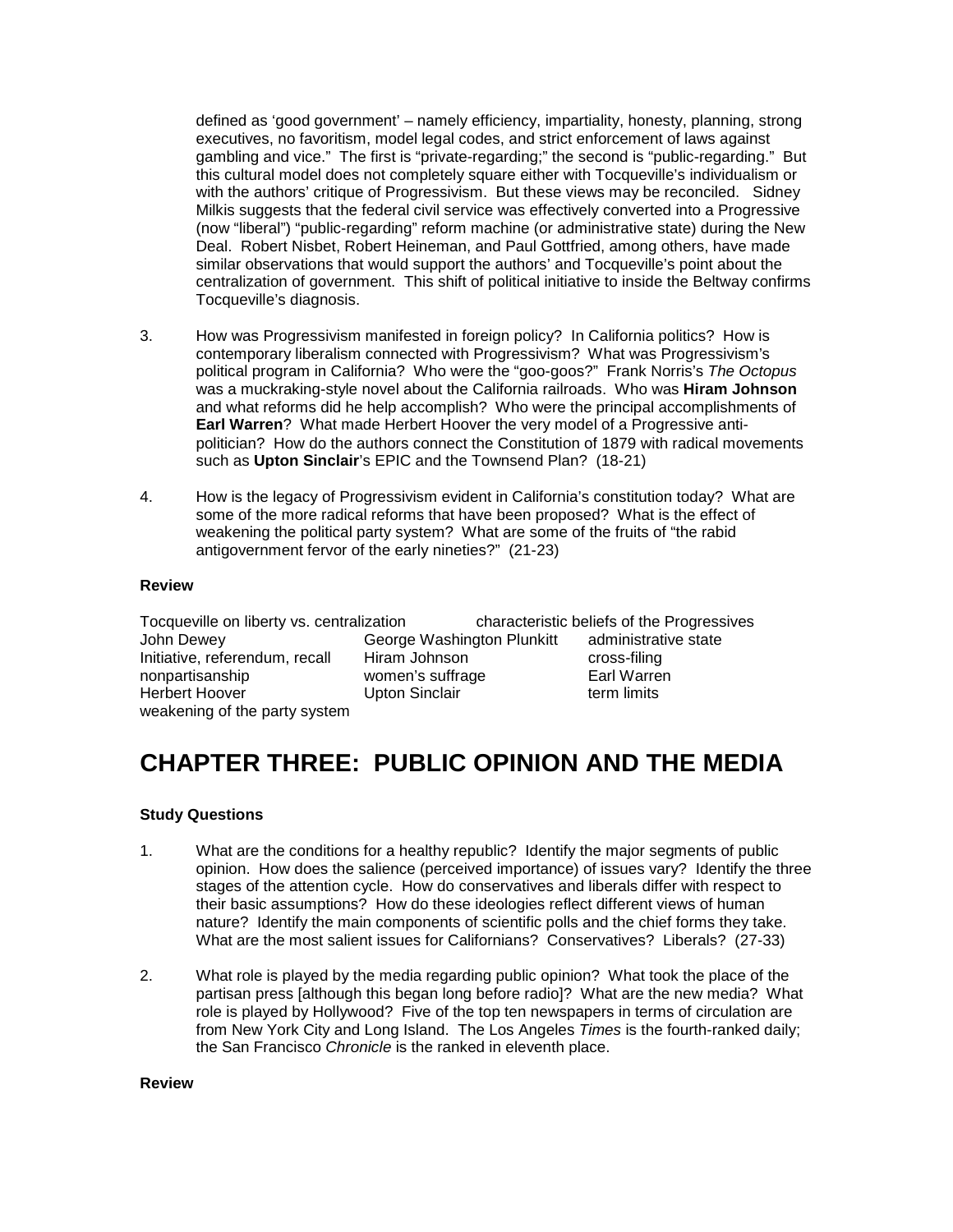salience crisis entrepreneur modern American conservative modern American liberal scientific sample

## **CHAPTER FOUR: PARTIES AND INTEREST GROUPS**

### **Study Questions**

- 1. In the context of state politics, what is the relationship between the strength of political parties and interest groups? What requirements must political parties meet in order to nominate candidates for state offices? Why are there only two major parties? How does this relate to the differences between PR and SMD? Which system is more favorable to smaller parties? What factors have contributed to the weakened state of American political parties? (39-44)
- 2. How are interest groups regulated? What are their major activities? What type of lobbyists are the top spenders? What did James Madison recommend for the survival of the republic? (44-48)

#### **Review**

| relationship between parties and interest groups |                      | <b>SMD</b> |
|--------------------------------------------------|----------------------|------------|
| PR                                               | primary elections    | civil s    |
| cross-filing                                     | nonaffiliated voters | top s      |

civil service system top spending lobbyists

## **CHAPTER FIVE: CAMPAIGNS AND ELECTIONS**

#### **Study Questions**

- 1. Why were the American founders wary of direct democracy? How did the rescue the reputation of democracy? Why are all elections state elections? What are the basic election issues? What is the idea behind nonpartisan elections? How do partisan and nonpartisan primaries differ? What are the four main types of partisan primary? What type is currently used in California? (51-56)
- 2. What are the mechanics of the **initiative, referendum** (and the three main types), and **recall**. Identify some of the major California initiatives (propositions) since 1978. How are successful initiatives most likely to be challenged? What are the rationales, pro and con, for regulating campaign finances? What has been the effect of term limits? How is voter turnout measured? (56-61)

#### **Review**

historical record of democracy forms of partisan primary types of referendum

## **CHAPTER SIX: THE LEGISLATURE**

**Study Questions**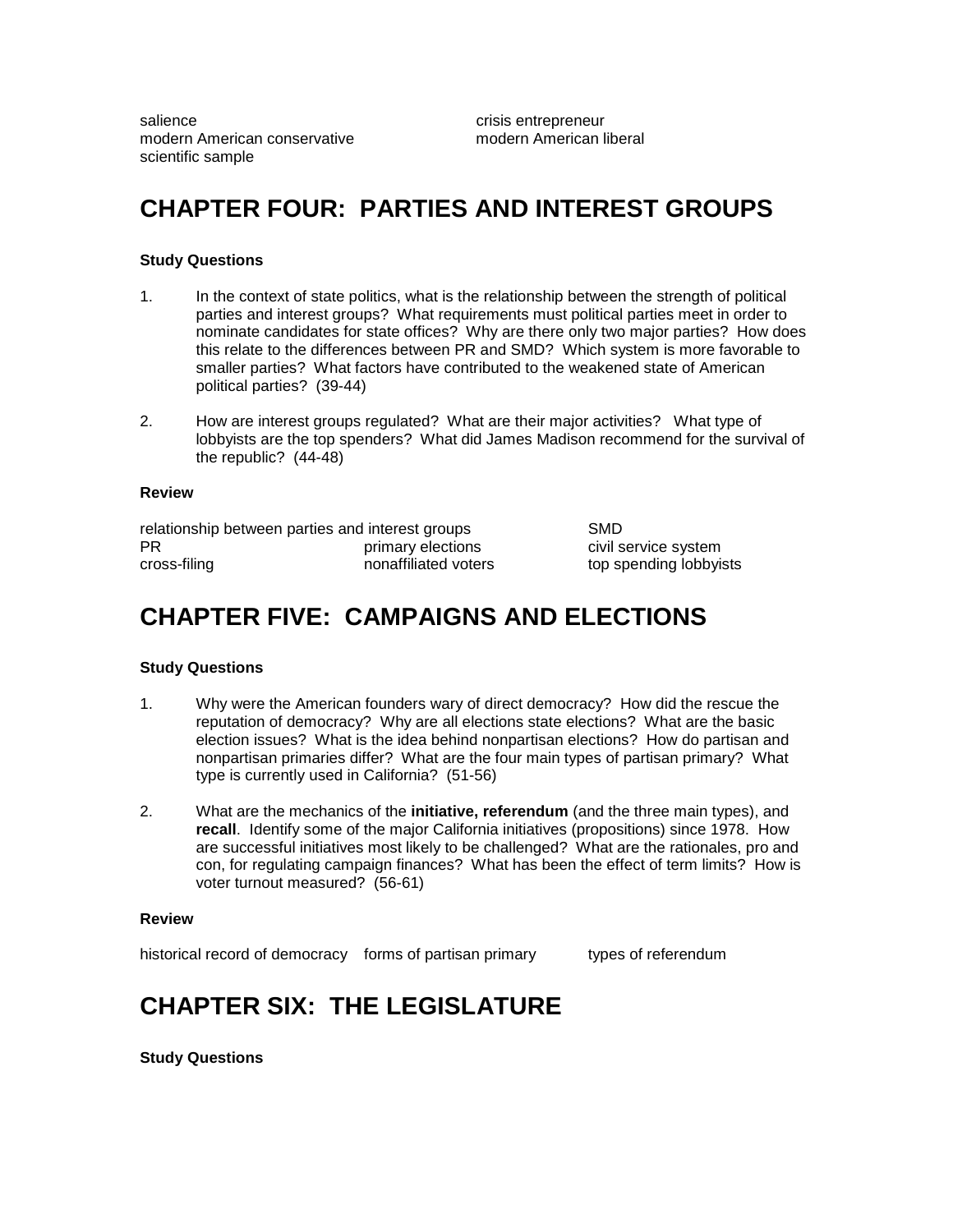- 1. What are some of the characteristics of a "professional legislature?" Such legislatures tend to have higher salaries and larger staffs and support services. Besides California, other states with full-time legislatures include Illinois, Massachusetts, Michigan, New York, Ohio, Pennsylvania, and Wisconsin. What does "legislature" mean? How did the Supreme Court change the rules for districting in the 1960s? What difficulties does redistricting involve? (63-66)
- 2. Identify the chief legislative offices in California. Who chairs the senate Rules Committee and what is its purpose? Identify the stages in the legislative process. What are the governor's options once a bill is passed by both houses? What is an urgency measure? What other types of legislation require a supermajority of two-thirds? (67-71)

### **Review**

legislator representation in the senate redistricting<br>
derrymandering speaker of the assembly president pro tempore legislator representation in the sena<br>gerrymandering speaker of the assembly Rules Committee governor's options with a bill urgency measures

## **CHAPTER SEVEN: THE EXECUTIVE**

### **Study Questions**

- 1. What kind of executive system operates in California? What are some of the governor's powers, formal and informal? The lieutenant governor's? Identify the other statewide executive officers. (75-82)
- 2. Identify the three tiers of a bureaucracy. Compare bureaucracies with the form of organization that Max Weber called charismatic. In California, what accounts for the replacement of charismatic state government with a bureaucratic one? (82-84)

### **Review**

bureaucracy

governor's powers veto override executive budget

line item veto lieutenant governor charismatic organization

## **CHAPTER EIGHT: THE CALIFORNIA COURTS AND THE PROGRESSIVIST LEGACY**

## **Study Questions**

- 1. How did Progressivism lead to the transformation of all branches of government? What is meant by "independent state grounds?" Who was **Stephen J. Field**? How do the Judicial Nominees Evaluation Commission and the Commission on Judicial Appointments operate? This is known as the California Plan (as distinguished from the Missouri Plan). Besides the Supreme Court, what are the other courts? (87-91)
- 2. How did **Allan Bakke**'s suit against the University of California at Davis Medical School work its work through the California judiciary all the way to the U. S. Supreme Court. How did each level contribute to the development of constitutional doctrine? What was the rationale behind the *Raven* v. *Deukmejian* ruling? (91-95)